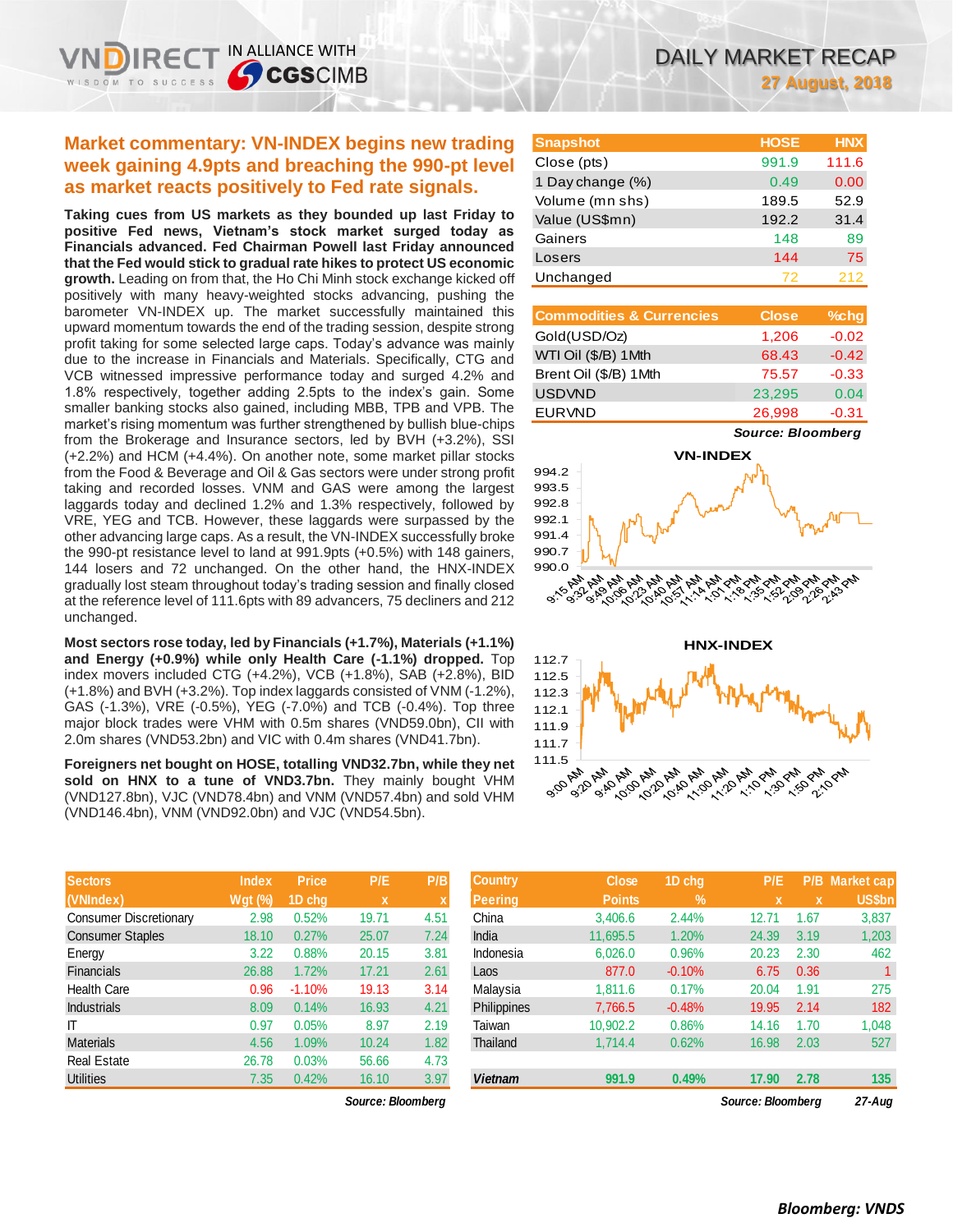### **Market News**

**Oil held gains above US\$68 a barrel on slowing American drilling and investor optimism after a breakthrough in a trade standoff between the U.S. and Mexico.** Futures in New York were little changed, following a 1.3% gain on Friday. Working oil rigs in the U.S. declined by the most since May 2016 last week, according to Baker Hughes data released Friday. Meanwhile, America and Mexico are poised to resolve their bilateral differences over the North American Free Trade Agreement as soon as Monday after breakthroughs on issues including automobiles and energy. Crude has continued to trade below US\$70 this month as a trade war between the U.S. and China, coupled with the threat of contagion from the Turkish currency crisis, has weighed on prices. Still, slowing American output growth and pipeline bottlenecks are adding to supply risks as President Donald Trump is set to impose sanctions on oil exports from Iran in early November at a time when stockpiles are shrinking. "Falling U.S. rig counts and last week's decline in U.S. inventories are supporting oil prices amid a protracted U.S.- China trade war that could dampen global growth and weigh on oil demand," said Stephen Innes, head of trading for the Asia Pacific region at Oanda Corp. "The markets will continue to get a fillip from U.S. sanctions against Iran." *(Bloomberg)*

**Demand for affordable apartments in Vietnam on the rise.** The affordable apartment segment will be the star of the property market in the coming years, but its supply is increasingly scarce while the demand for this type of apartment remains high, according to an analysis by property services firm CBRE Vietnam. In the first half of 2018, the number of affordable apartments for sale in Hanoi and HCM City decreased by 20% and 36%, respectively, over the same period last year. CBRE forecast that the supply of affordable products will remain scarce until the end of this year. In fact, most of the apartment projects that have prices ranging from VND1.5- 2.0bn (~US\$64,377-85,836) per unit have good transactions. At this stage, as the market for land near HCM City is cooling down, the money flow from investors is oriented towards middle-range apartments. According to experts, the supply of projects which have apartments priced around VND2.0bn each is scarce while the actual demand is quite large. Almost all of these projects sell 80-100% of their units very soon after the sale begins. Meanwhile, according to forecasts of many real estate experts, from 2020 onwards, construction enterprises will find it difficult to build affordable housing as the cost of construction per sqm is likely to increase to VND24m per sqm. Thus, a 45 sqm apartment will cost about VND1.0bn. Su Ngoc Khuong, investment director of Savills Vietnam, said it is very difficult to build apartments priced from VND1.0-2.0bn from now through the next five to seven years. Affordable apartment prices have been rising steadily for the last six years. Since 2012, the price of affordable apartments was VND13.0m per sqm. After five years, the price has increased by over 50% to VND18-20m per sqm and in the first months of 2018, prices of affordable apartments are VND24-26m per sqm. In addition to the increasing prices of land and construction costs, housing prices also reflect some other factors such as interest rates, labour costs, marketing and profits of enterprises. Therefore, experts forecast it will be difficult to keep housing prices low. In the first six months of this year, land prices in HCM City increased by 10-15%. In some areas, land prices escalated by 40-50% percent within a year. This poses a dilemma for anyone looking to purchase an affordable home. *(English.vietnamnet.vn)*

# **Coverage Universe Updates**

### **LienViet Post Bank (LPB) – Update – ADD (Upside +43.6%)**

**First half 2018 performance dealt double blows of higher funding costs and a fall in LDR on the back of retail network expansion.**

**1H18 results were disappointing as network expansion increased costs but has yet to reap earnings.** 1H18 pretax profit fell 32.1% yoy to VND618bn, fulfilling 34% of the bank's FY18F pretax profit target and 28% of our FY18F forecasts. Net Interest Income (NII) dropped 8.7% yoy, while non-Interest Income (non-II) losses widened to VND163bn from VND57bn in 1H17. On a positive note, the bank clocked 143.2% yoy growth in Net Fee Income (NFI), although NFI only contributed 2% to the Total Operating Income (TOI).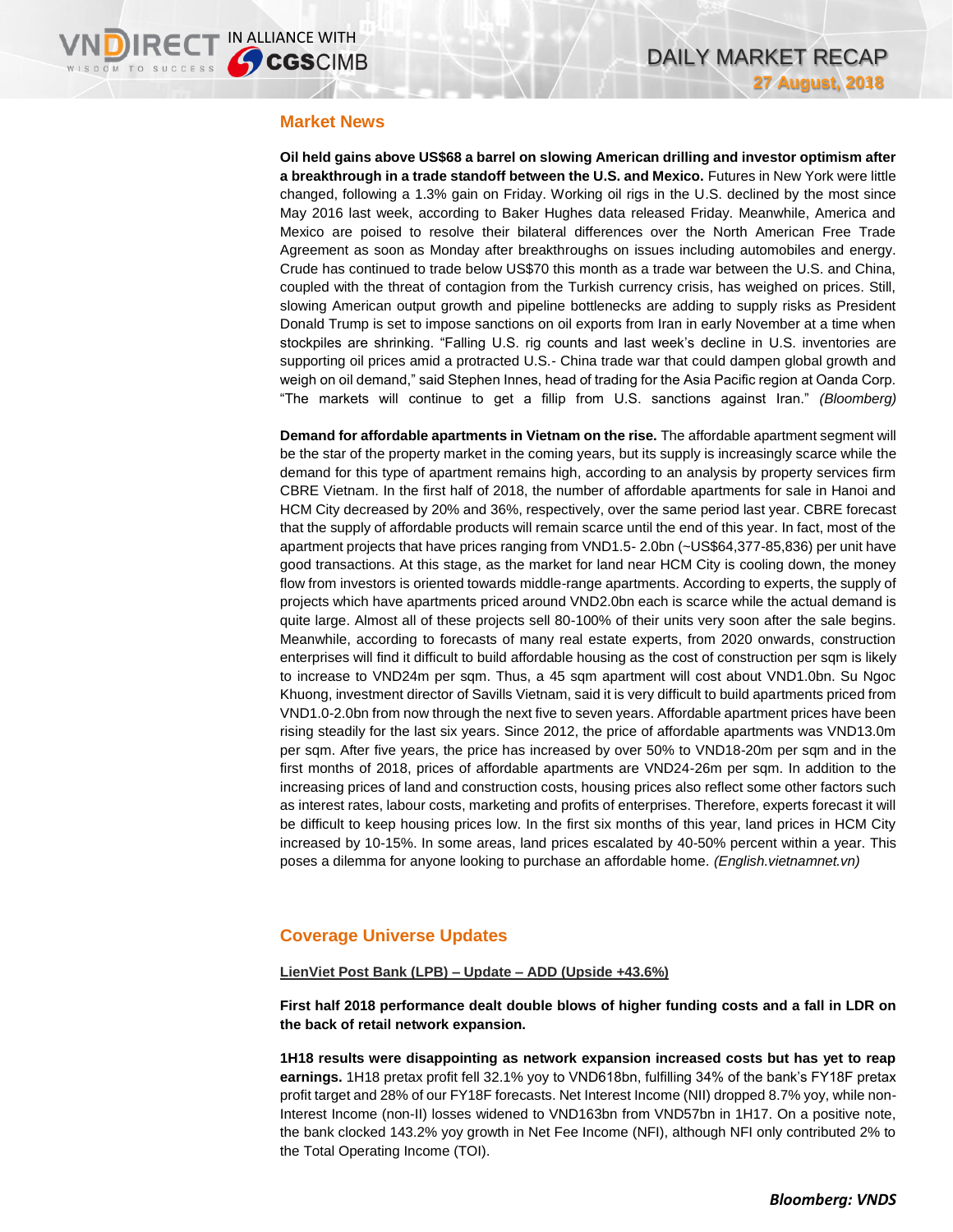**NII plummeted due to NIM compression (-44bp yoy).** Lower NIM was driven by a 68bp increase yoy in funding costs, outpacing the 15bp increase in asset yields. The sharp increase in funding costs was driven by: 1) CASA ratio decreasing to 21.9% at end-1H18 from 30.5% at end-1H17; 2) VND4.2trl of new valuable papers with tenure of 1 to 5 years and higher interest rates (from 6.6% - 9.0%) issued in 1H18; and 3) interbank funding dropping by 88.5% yoy. Deposit growth of 35.3% yoy outpaced 23.8% yoy loan growth, and we believe the rapid branch network expansion attracted more individual deposits while loan growth through these branches needs more time to catch up.

DAILY MARKET RECAP

**27 August, 2018**

**Non-II posted bigger loss than the same period last year.** LPB posted a loss of VND163bn in 1H18 versus a VND57bn loss in 1H17. In 1H18, LPB booked VND81bn in provisions for the bank's investment in banking stocks due to the recent sharp stock market re-rating. Consequently, income from investment securities posted a loss of VND50bn compared to VND304bn profit in 1H17. In 1H18, LPB incurred VND217bn of other expenses, lower than VND408bn incurred in 1H17.

**FY18F guidance lowered as the State Bank of Vietnam (SBV) tightens credit growth.** In the 2018 AGM, management expected LPB would be allowed to increase its credit growth quota from 14% to 20%. However, the SBV started to tighten credit growth to combat inflation. This means the SBV will not increase the credit growth quota for banks in FY18F. As a result, the bank's management revised guidance for FY18F, reducing pretax profit target by 33% from VND1,800bn previously to VND1,200bn.

**We lower our target price from VND19,000 to VND13,500, but maintain ADD rating,** on the back of: 1) the benefits of network expansion materialising in the medium term; 2) high dividend yield of 7.4%; 3) cheap valuation at FY18F P/B of 0.7x versus peer average of 1.8x. Our TP has been cut by 29% as we lowered our loan growth forecast for FY18F from 20% to 14% on stricter credit control from SBV and also lower our NIM forecast for FY18F by 43bp.

*Read the full report: [HERE](https://static-02.vndirect.com.vn/uploads/prod/LPB_Update_20180827_Add.pdf)*

# **Notable Corporate Events**

**VIETJET Aviation JSC (VJC VN) - dividend payment:** Sep 05 and Sep 06 will be the ex-date and record date, respectively, for paying the 2018 first cash dividend of VND2,000/share. The payment will be made on Sep 19. *(Vsd.vn)* 

*<to be continued>*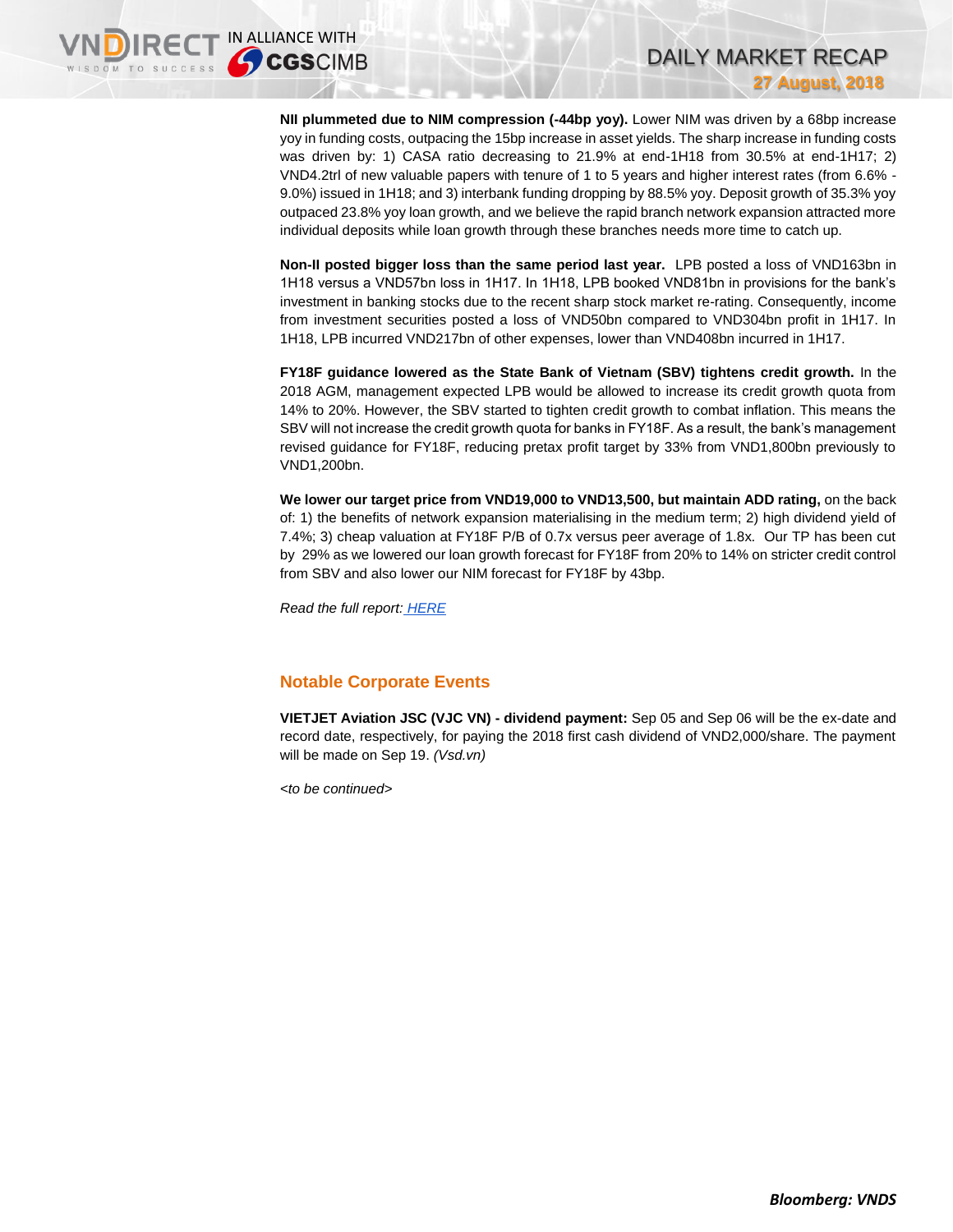# DAILY MARKET RECAP **27 August, 2018**

# **COVERAGE SUMMARY**

WISDOM TO SUCCESS

VND

IRECT IN ALLIANCE WITH

| Ticker          | <b>Close</b><br>price | <b>Adjusted</b><br>target<br>price | <b>Upside</b> | Recom-<br>endation | <b>Investment thesis summary/Update</b>                                                                                                                                                                                                                                                                                                                                                                                                                                                                                                                                                                                                               | <b>Latest</b><br>report |
|-----------------|-----------------------|------------------------------------|---------------|--------------------|-------------------------------------------------------------------------------------------------------------------------------------------------------------------------------------------------------------------------------------------------------------------------------------------------------------------------------------------------------------------------------------------------------------------------------------------------------------------------------------------------------------------------------------------------------------------------------------------------------------------------------------------------------|-------------------------|
| PC <sub>1</sub> | 25,100                | 35,300                             | 40.6%         | <b>ADD</b>         | Positive outlook for 2018 with surge in revenue thanks to: (1) New<br>contribution from My Dinh Plaza II and (2) commissioning of two new<br>hydropower plants in Q4, 2017. (3) Back log of VND2,040bn at end of 2017                                                                                                                                                                                                                                                                                                                                                                                                                                 | <b>Link</b>             |
| <b>LPB</b>      | 9,400                 | 13,500                             | 43.6%         | ADD                | 1. Unique distribution advantage with more than 1000 PTOs across<br>country. Will be able to maintain strong credit growth thanks to good capital<br>buffer (CAR ~13%) and strong liquidity (LDR ~80%).<br>2. FY18 YE P/B cheap relative to peers.                                                                                                                                                                                                                                                                                                                                                                                                    | Link                    |
| <b>VJC</b>      | 153,000               | 149,400                            | $-2.4%$       | <b>HOLD</b>        | 1. 1Q18 transport revenue reached VND6,035bn (+51.9% yoy)<br>2. In 2018, VJC will continue to expand its international network<br>3. VJC may not be able to pass on fuel costs if oil price continues to rise.<br>Moreover VJC appears to be overvalued compared to global peers which<br>are seeing multiple contraction due to rising fuel prices and looming<br>overcapacity in the APAC region                                                                                                                                                                                                                                                    | <b>Link</b>             |
| <b>NLG</b>      | 30,300                | 38,200                             | 26.1%         | ADD                | 1. NLG is well aligned with the new property market orientation. NLG<br>focuses on durable-demand products (affordable and social apartments<br>and landed properties).<br>2. FY2017 net revenue is forecasted at VND3,454 billion (+36.3% yoy) and<br>NPATMI at VND544 billion (+58% yoy). For 2018, revaluation of Hoang<br>Nam project will secure strong EAT growth. However, the share price is<br>reasonable this year.<br>3. Upside for the stock will come in 2018 as major projects are going to be<br>executed.                                                                                                                             | <b>Link</b>             |
| <b>ACV</b>      | 85,000                | 112,000                            | 31.8%         | <b>ADD</b>         | 1. Likely beneficiary of air passenger boom over the next decade<br>2. MOT's divestment of ACV stake to be a significant catalyst<br>3. Higher return on capital justifies higher valuation                                                                                                                                                                                                                                                                                                                                                                                                                                                           | <b>Link</b>             |
| <b>DPM</b>      | 17,500                | 15,600                             | $-10.9%$      | <b>REDUCE</b>      | 1. High exposure to oil prices (forecasted to average US\$70/bbl in 2018)<br>implies potential further contraction in margins.<br>2. High depreciation burden leads to expected losses for the NPK - NH3<br>expansion project in 2018-2019. This project will only contribute to profits<br>from 2020 onwards as the plants reach full capacity.<br>3. Short to medium term catalysts include a pending change in VAT policy<br>(which would improve gross margin by 3-4% pts) and the acceleration of<br>PVN's divestment process in 2018.                                                                                                           | <b>Link</b>             |
| QNS             | 39,800                | 54,600                             | 37.2%         | <b>ADD</b>         | 1. Soymilk segment is the main growth driver and expected to regain<br>momentum in 2018 with new products.<br>2. Sugarcane prices should temper this year, cushioning some of the<br>impact of falling sugar price. This should protect sugar segment's GPM to<br>further squeeze.<br>3. We recommends an ADD rating for QNS as the increasing profitability<br>contribution from soymilk segment should help QNS close its valuation gap<br>with pure-play consumer stocks.                                                                                                                                                                          | <b>Link</b>             |
| <b>LTG</b>      | 39,000                | 66,270                             | 69.9%         | ADD                | 1. Booming rice exports to China and Philippines should boost Agrifood<br>sales.<br>2. For 2018, we expect a 7.1% growth in top line to touch VND8,781bn and<br>a 18.4% growth in bottom line to touch VND517bn.                                                                                                                                                                                                                                                                                                                                                                                                                                      | Link                    |
| <b>VCB</b>      | 63,100                | 79,500                             | 26.0%         | <b>ADD</b>         | 1. VCB is a well-regarded state-owned commercial bank (SOCB) with an<br>extensive network, a critical role in Vietnam's national payment system and<br>leading card issuer.<br>2. Its strong deposit franchise and large client base would support a gradual<br>shift in loan mix to higher-yield segments such as personal lending, in our<br>view.<br>3. Its asset quality is best in class, with well-controlled NPLs and a high<br>provisioning buffer (NPL of 1.1%, loan loss reserve ratio, LLR, of 131% at<br>end- $FY17$ ).<br>4. We project an enviable net profit CAGR of 17.7% over FY18-20F, with<br>ROE improving to 20.1% by end-FY20F. | Link                    |
| MBB             | 23,900                | 33,400                             | 39.7%         | ADD                | 1. MBB is looking to push fee income through bancassurance and<br>internet/mobile banking.<br>2. High loan growth to be supported by sufficient capital and funding.<br>3. MBB still trades at a discount to peers.                                                                                                                                                                                                                                                                                                                                                                                                                                   | Link                    |
| <b>VSC</b>      | 39,900                | 53,400                             | 33.8%         | <b>ADD</b>         | 1. VSC will boost VGP capacity by a third to 800,000 TEU by 2019 through<br>the additional of a new quay crane and a back-end logistics center which is<br>75% complete at the moment.<br>2. 2018 net profit expected to soar to VND360bn (+34.8% YoY).<br>3. Valuation is attractive due to the foreign investors' sell off over the last<br>few weeks. VSC is currently trading at 12M EV/EBITDA 5.6x, well below<br>the peer average of 6.7x.                                                                                                                                                                                                      | Link                    |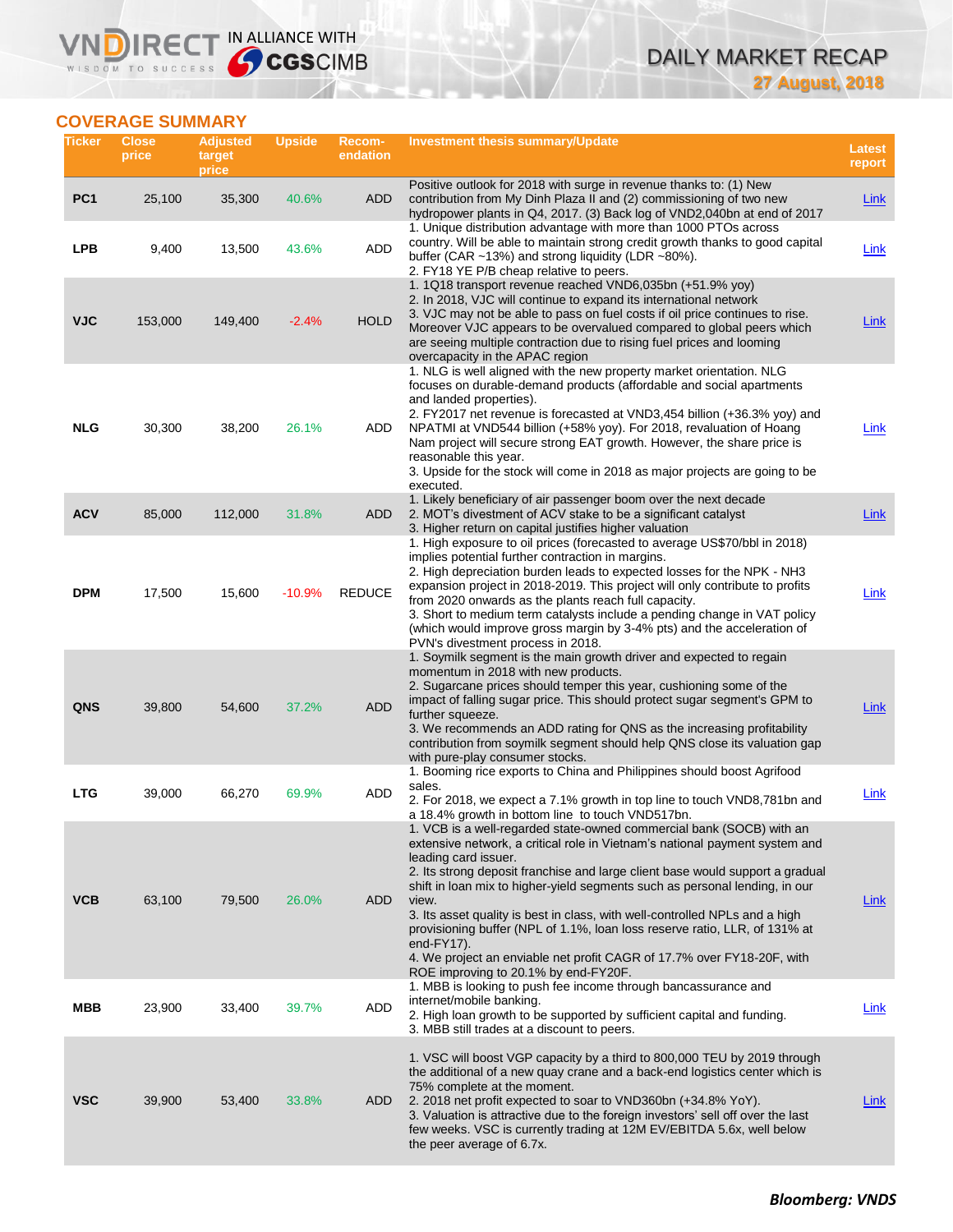# DAILY MARKET RECAP **27 August, 2018**

| <b>Ticker</b> | <b>Close</b><br>price | <b>Adjusted</b><br>target<br>price | <b>Upside</b> | Recom-<br>endation | Investment thesis summary/Update                                                                                                                                                                                                                                                                                                                                                                                                                                                                                                                                                                                  | Latest<br>report |
|---------------|-----------------------|------------------------------------|---------------|--------------------|-------------------------------------------------------------------------------------------------------------------------------------------------------------------------------------------------------------------------------------------------------------------------------------------------------------------------------------------------------------------------------------------------------------------------------------------------------------------------------------------------------------------------------------------------------------------------------------------------------------------|------------------|
| <b>VPB</b>    | 25,300                | 36,700                             | 45.1%         | ADD                | 1. VPB delivered ROA of 1.9% and ROE of 24.8% in FY16, the highest<br>returns-on-capital among local peers and impressive even in a regional<br>context.<br>2. FY16 NIM of 7.7% was driven by a shift in loan mix towards higher<br>vielding segments, such as consumer finance, retail, household and micro-<br>SME loans.<br>3. Strong topline growth in FY14-16, complemented by an improvement in<br>operational efficiency on continued investments into technology.<br>4. We expect strong earnings growth in FY17-20F with forecasted net profit<br>CAGR of 25.6% and sustained high average ROE of 22.7%. | Link             |
| <b>TCM</b>    | 21,800                | 22,500                             | 3.2%          | <b>HOLD</b>        | 1. High property value offsets the lack of foreign room.<br>2. Core segments to perform moderately well in 2018.<br>3. We expect that FY18 core-earnings to grow by a robust 45%.                                                                                                                                                                                                                                                                                                                                                                                                                                 | Link             |
| <b>HPG</b>    | 38,950                | 47,800                             | 22.7%         | <b>ADD</b>         | 1. Expect higher construction steel consumption across Vietnam in 2018F<br>2. Ability to sustain and even consolidate its leading market position<br>3. Margin expansion from rising steel prices & soft raw material prices<br>4. HPG's long-steel capacity to double over the next 12 months                                                                                                                                                                                                                                                                                                                    | Link             |
| <b>PVT</b>    | 16,750                | 29,900                             | 78.5%         | <b>ADD</b>         | 1. PVT has a chartering profile skewed towards fixed rates, which offers<br>protection against the current low-rate environment, while providing<br>potential upside for recovery.<br>2. PVT has the largest tanker fleet and LPG fleet among Vietnam carriers,<br>and is able to ride on growing demand for fossil fuels and LPG from the civil<br>and industrial sectors.<br>3. The company plans to upsize and rejuvenate its fleet over the next few<br>years to respond to Vietnam's increasing refinery capacity and growing<br>demand for LPG.                                                             | Link             |
| <b>STK</b>    | 14,150                | 27,600                             | 95.1%         | ADD                | 1. STK is currently the Vietnam's 2nd largest polyester yarn manufacturer,<br>accounting for 28% of the country's total polyester yarn exports.<br>2. Unmet domestic demand and growing demand from export markets,<br>driven by recent trade agreements.<br>3. However, fierce competition from Chinese yarn, as well as input price<br>volatility present downside risks.                                                                                                                                                                                                                                       | Link             |
| IDI           | 11,700                | 26,600                             | 127.4%        | <b>ADD</b>         | 1. IDI has gradually risen to become one of the most promising Vietnamese<br>pangasius exporters. The firm has endured multiple downturns in the<br>industry, demonstrating its resilience and good management quality. The<br>share price, however, is volatile.<br>2. We expect that pangasius exports will grow strongly in 2018.<br>3. Fish feed segment and fishmeal/fish fat segment will see strong growth<br>in 2018<br>4. IDI will continue to increase its capacity to support growth over the next<br>2-3 years.<br>5. High dividend yield and attractive valuation                                    | Link             |
| AAA           | 17,000                | 25,300                             | 48.8%         | <b>ADD</b>         | 1. AAA is the largest plastic packaging manufacturer and exporter in South<br>East Asia, with current production capacity of 8,000 tonnes/month.<br>2. AAA will be able to capture market share globally in countries such as<br>Japan, as well as the U.S and EU in coming years.<br>3. AAA aims to expand its production and adopt effective cost controls.<br>4. Positive outlook for AAA in 2018.<br>5. AAA's valuation is attractive in light of its strong revenue growth and<br>improving profitability.                                                                                                   | Link             |
| <b>PNJ</b>    | 103,000               | 120,700                            | 17.2%         | <b>ADD</b>         | 1. Extensive store network continued to serve as a major driver for PNJ's<br>growth.<br>2. Robust Same-Store Sales Growth (SSSG)<br>3. PNJ is diversifying its jewelry-focused product mix by introducing fashion<br>accessories such as mid-range branded watches since 2012.<br>3. Growing benefits from expanding store network and developing omni-<br>channel platform.                                                                                                                                                                                                                                      | Link             |
| <b>KDH</b>    | 25,100                | 35,300                             | 40.6%         | <b>ADD</b>         | 1. KDH owns 500ha land bank in the inner city area of HCMC following its<br>recent merger with Binh Chanh Construction & Investment (BCI, Unlisted).<br>2. Its strategy to develop mid-range condos and gated townhouse<br>communities makes for a diversified range of products and lowers market<br>risk.<br>3. We believe KDH's high quality housing developments have helped it to<br>establish its brand name among prospective buyers, driving strong sales<br>absorption.                                                                                                                                  | Link             |

IRECT IN ALLIANCE WITH

VND

WISDOM TO SUCCESS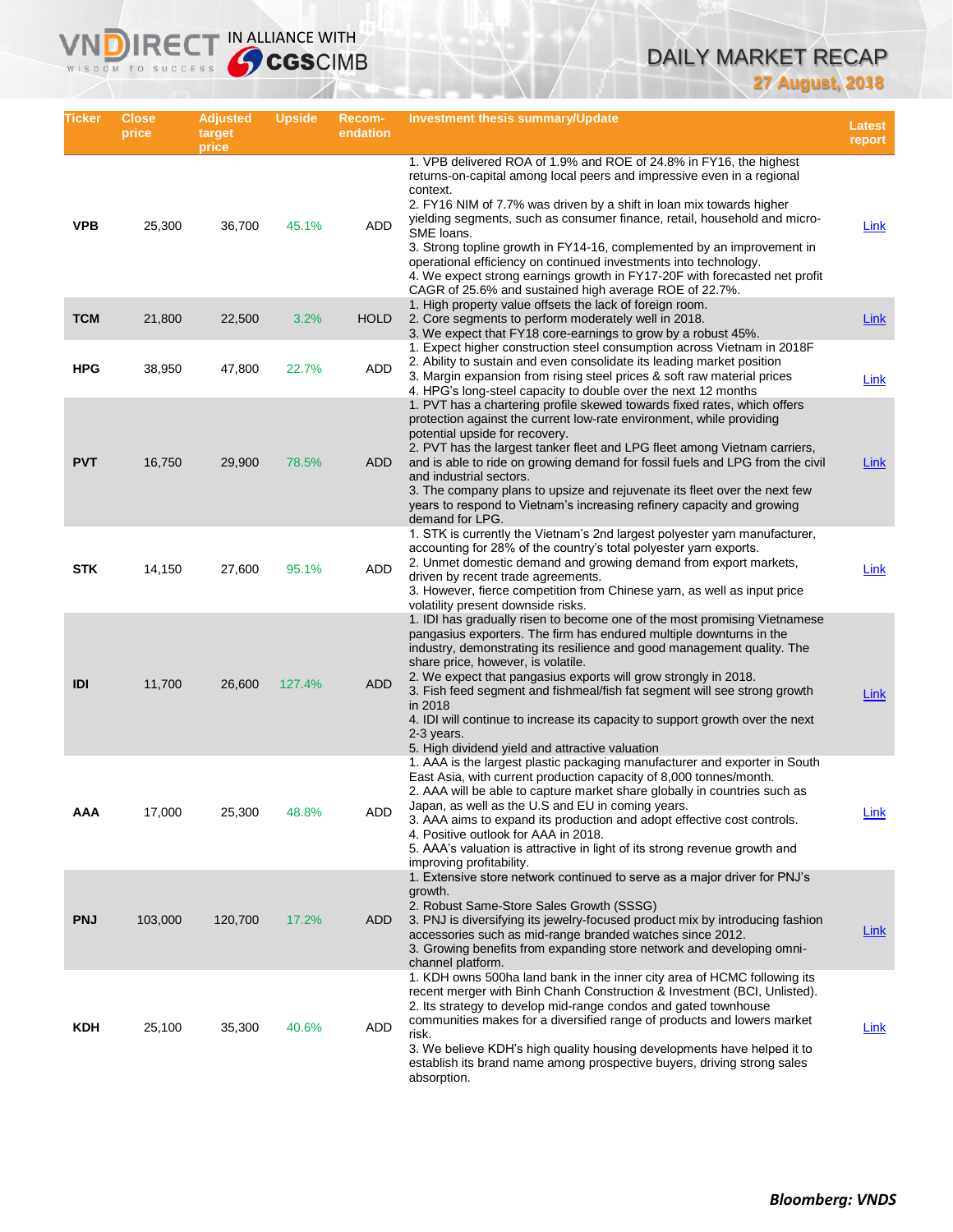### **MARKET MOVEMENTS**

WISDOM TO SUCCESS

ח

| <b>HOSE</b>        |              |     |         |         |              |
|--------------------|--------------|-----|---------|---------|--------------|
| <b>Top gainers</b> |              |     |         |         | <b>VND</b>   |
| <b>Ticker</b>      | Last         | Cha | $%$ chq | Vol.    | <b>Index</b> |
|                    | <b>Price</b> |     |         |         | impact       |
| <b>RIC</b>         | 6,430        | 420 | 6.99    | 490     | 0.004        |
| <b>NVT</b>         | 5,990        | 390 | 6.96    | 182,800 | 0.011        |
| PIT                | 7,230        | 470 | 6.95    | 3,290   | 0.002        |
| <b>MHC</b>         | 5,400        | 350 | 6.93    | 172,520 | 0.004        |
| <b>RDP</b>         | 13,150       | 850 | 6.91    | 21,780  | 0.007        |

**IRECT IN ALLIANCE WITH** 

| <b>HOSE</b>        |              |     |         |         |              |                    |              | <b>HNX</b> |      |         |              |
|--------------------|--------------|-----|---------|---------|--------------|--------------------|--------------|------------|------|---------|--------------|
| <b>Top gainers</b> |              |     |         |         | <b>VND</b>   | <b>Top gainers</b> |              |            |      |         | <b>VND</b>   |
| Ticker             | Last         | Chg | $%$ chq | Vol.    | <b>Index</b> | Ticker             | Last         | Chg        | %chq | Vol.    | <b>Index</b> |
|                    | <b>Price</b> |     |         |         | impact       |                    | <b>Price</b> |            |      |         | impact       |
| <b>RIC</b>         | 6,430        | 420 | 6.99    | 490     | 0.004        | <b>PW</b>          | 800          | 100        | 14.3 | 109.600 | 0.000        |
| NVT                | 5,990        | 390 | 6.96    | 182.800 | 0.011        | <b>CTX</b>         | 31,900       | 2,900      | 10.0 | 100     | 0.000        |
| <b>PIT</b>         | 7,230        | 470 | 6.95    | 3,290   | 0.002        | LO <sub>5</sub>    | 3,300        | 300        | 10.0 | 100     | 0.000        |
| <b>MHC</b>         | 5,400        | 350 | 6.93    | 172.520 | 0.004        | <b>SPI</b>         | 1,100        | 100        | 10.0 | 173.100 | 0.000        |
| <b>RDP</b>         | 13,150       | 850 | 6.91    | 21,780  | 0.007        | <b>SRA</b>         | 43,800       | 3,900      | 9.8  | 80,400  | 0.000        |

| <b>Top losers</b> |              |           |         |         | <b>VND</b>   |
|-------------------|--------------|-----------|---------|---------|--------------|
| <b>Ticker</b>     | Last         | Cha       | $%$ chq | Vol.    | <b>Index</b> |
|                   | <b>Price</b> |           |         |         | impact       |
| HTT               | 3,460        | $-260$    | $-7.0$  | 1.76MLN | $-0.002$     |
| <b>YEG</b>        | 181,000      | $-13,600$ | $-7.0$  | 26,360  | $-0.116$     |
| <b>THI</b>        | 40,000       | $-3,000$  | $-7.0$  | 23,650  | $-0.046$     |
| <b>PGD</b>        | 37,050       | $-2,750$  | $-6.9$  | 3,970   | $-0.077$     |
| <b>DTA</b>        | 6.840        | $-500$    | $-6.8$  | 4.240   | $-0.002$     |

| <b>Top index movers</b> |         |       |         |         |        |  |  |  |
|-------------------------|---------|-------|---------|---------|--------|--|--|--|
| <b>Ticker</b>           | Last    | Cha   | $%$ chq | Vol.    | Index  |  |  |  |
|                         | Price   |       |         |         | impact |  |  |  |
| <b>CTG</b>              | 27,200  | 1,100 | 4.2     | 9.44MLN | 1.276  |  |  |  |
| <b>VCB</b>              | 63,100  | 1,100 | 1.8     | 1.81MLN | 1.233  |  |  |  |
| <b>SAB</b>              | 219,000 | 6,000 | 2.8     | 67.490  | 1.199  |  |  |  |
| <b>BID</b>              | 34,000  | 600   | 1.8     | 2.54MLN | 0.639  |  |  |  |
| <b>BVH</b>              | 90,900  | 2,800 | 3.2     | 121,260 | 0.612  |  |  |  |

| <b>Top index laggers</b> |              |           |        |         |              |  |  |  |
|--------------------------|--------------|-----------|--------|---------|--------------|--|--|--|
| <b>Ticker</b>            | Last         | Cha       | %chq   | Vol.    | <b>Index</b> |  |  |  |
|                          | <b>Price</b> |           |        |         | impact       |  |  |  |
| <b>VNM</b>               | 160,300      | $-1,900$  | $-1.2$ | 1.14MLN | $-0.859$     |  |  |  |
| <b>GAS</b>               | 100,200      | 700       | $-1.3$ | 451.380 | $-0.775$     |  |  |  |
| <b>VRE</b>               | 40,500       | $-200$    | $-0.5$ | 1.02MLN | $-0.118$     |  |  |  |
| <b>YEG</b>               | 181,000      | $-13,600$ | $-7.0$ | 26.360  | $-0.116$     |  |  |  |
| тсв                      | 26,500       | $-100$    | $-0.4$ | 1.48MLN | $-0.109$     |  |  |  |

|                                        |              |        |         |                 | $-1.093$     |  |  |  |
|----------------------------------------|--------------|--------|---------|-----------------|--------------|--|--|--|
| <b>VND</b><br><b>Top active volume</b> |              |        |         |                 |              |  |  |  |
| <b>Ticker</b>                          | Last         | Cha    | $%$ chq | Vol.            | <b>Index</b> |  |  |  |
|                                        | <b>Price</b> |        |         |                 | impact       |  |  |  |
| <b>MBB</b>                             | 23,900       | 400    |         | 1.7 11.33MLN    | 0.269        |  |  |  |
| <b>FLC</b>                             | 6,510        | -50    |         | $-0.8$ 10.78MLN | $-0.011$     |  |  |  |
| <b>CTG</b>                             | 27,200       | 1,100  | 4.2     | 9.44MLN         | 1.276        |  |  |  |
| <b>HAG</b>                             | 6,800        | $-100$ | $-1.5$  | 8.32MLN         | $-0.029$     |  |  |  |
| <b>HQC</b>                             | 1,830        | -60    |         | $-3.2$ 7.41 MLN | $-0.009$     |  |  |  |

| <b>Top losers</b> |              |           |         |        | <b>VND</b> | <b>Top losers</b> |              |          |         |        | <b>VND</b>   |
|-------------------|--------------|-----------|---------|--------|------------|-------------------|--------------|----------|---------|--------|--------------|
| Ticker            | Last         | Chg       | $%$ chq | Vol.   | Index      | Ticker            | Last         | Chg      | $%$ chq | Vol.   | <b>Index</b> |
|                   | <b>Price</b> |           |         |        | impact     |                   | <b>Price</b> |          |         |        | impact       |
| HTT               | 3.460        | $-260$    | $-7.0$  | .76MLN | $-0.002$   | <b>ACM</b>        | 800          | $-100$   | $-11.1$ | 59,800 | 0.000        |
| <b>YEG</b>        | 181,000      | $-13,600$ | $-7.0$  | 26.360 | $-0.116$   | <b>DPS</b>        | 800          | $-100$   | $-11.1$ | 56.400 | 0.000        |
| THI               | 40.000       | $-3.000$  | $-7.0$  | 23.650 | $-0.046$   | VC1               | 12.600       | $-1.400$ | $-10.0$ | 400    | 0.000        |
| <b>PGD</b>        | 37,050       | $-2,750$  | $-6.9$  | 3,970  | $-0.077$   | <b>HHC</b>        | 60,400       | $-6,700$ | $-10.0$ | 100    | 0.000        |
| <b>DTA</b>        | 6,840        | $-500$    | $-6.8$  | 4.240  | $-0.002$   | <b>PCG</b>        | 19.200       | $-2.100$ | $-9.9$  | 5,010  | 0.000        |

|            | <b>Top index movers</b> |       |         |         | <b>VND</b> | Top index movers |              |       |         |              | <b>VND</b>   |
|------------|-------------------------|-------|---------|---------|------------|------------------|--------------|-------|---------|--------------|--------------|
| Ticker     | Last                    | Cha   | $%$ chq | Vol.    | Index      | Ticker           | Last         | Chg   | $%$ chq | Vol.         | <b>Index</b> |
|            | <b>Price</b>            |       |         |         | impact     |                  | <b>Price</b> |       |         |              | impact       |
| CTG        | 27,200                  | 1.100 | 4.2     | 9.44MLN | 1.276      | VGC              | 17.900       | 600   | 3.5     | 4.54MLN      | 0.124        |
| <b>VCB</b> | 63.100                  | 1,100 | 1.8     | 1.81MLN | 1.233      | <b>SHB</b>       | 8,500        | 100   |         | 1.2 10.85MLN | 0.105        |
| <b>SAB</b> | 219,000                 | 6.000 | 2.8     | 67.490  | 1.199      | <b>SHS</b>       | 15.400       | 600   | 4.1     | 2.86MLN      | 0.055        |
| <b>BID</b> | 34,000                  | 600   | 1.8     | 2.54MLN | 0.639      | <b>DNP</b>       | 14,400       | 700   | 5.1     | 30.840       | 0.028        |
| <b>BVH</b> | 90.900                  | 2,800 | 3.2     | 121.260 | 0.612      | L <sub>14</sub>  | 42,000       | 2,200 | 5.5     | 60.765       | 0.024        |

|            | <b>Top index laggers</b> |           |         |         | <b>VND</b> | <b>Top index laggers</b> |              |          |         |         | <b>VND</b>   |
|------------|--------------------------|-----------|---------|---------|------------|--------------------------|--------------|----------|---------|---------|--------------|
| Ticker     | Last                     | Cha       | $%$ chq | Vol.    | Index      | Ticker                   | Last         | Chg      | $%$ chq | Vol.    | <b>Index</b> |
|            | <b>Price</b>             |           |         |         | impact     |                          | <b>Price</b> |          |         |         | impact       |
| VNM.       | 160.300                  | $-1,900$  | $-1.2$  | 1.14MLN | $-0.859$   | CEO                      | 13.800       | $-500$   | $-9.8$  | 2.13MLN | $-0.142$     |
| <b>GAS</b> | 100.200                  | 700       | $-1.3$  | 451.380 | $-0.775$   | <b>HHC</b>               | 60.400       | $-6,700$ | $-10.0$ | 100     | $-0.062$     |
| <b>VRE</b> | 40.500                   | $-200$    | $-0.5$  | 1.02MLN | $-0.118$   | <b>NVB</b>               | 8.100        | $-200$   | $-2.4$  | 1.93MLN | $-0.058$     |
| <b>YEG</b> | 181.000                  | $-13,600$ | $-7.0$  | 26.360  | $-0.116$   | <b>VCS</b>               | 88,500       | $-1.500$ | $-1.7$  | 358,108 | $-0.049$     |
| тсв        | 26.500                   | $-100$    | $-0.4$  | .48MLN  | $-0.109$   | API                      | 25.700       | $-2.800$ | $-9.8$  | 1.710   | $-0.036$     |

| <b>Top active volume</b> |                      |        |         |                 | <b>VND</b>             | Top active volume |                      |        |         |              | <b>VND</b>             |
|--------------------------|----------------------|--------|---------|-----------------|------------------------|-------------------|----------------------|--------|---------|--------------|------------------------|
| Ticker                   | Last<br><b>Price</b> | Chg    | $%$ chq | Vol.            | <b>Index</b><br>impact | Ticker            | Last<br><b>Price</b> | Chg    | $%$ chq | Vol.         | <b>Index</b><br>impact |
| MBB                      | 23.900               | 400    |         | 1.7 11.33MLN    | 0.269                  | <b>SHB</b>        | 8.500                | 100    |         | 1.2 10.85MLN | 0.000                  |
| <b>FLC</b>               | 6.510                | $-50$  |         | $-0.8$ 10.78MLN | $-0.011$               | <b>PVS</b>        | 20,600               | $-100$ | $-0.5$  | 6.30MLN      | 0.000                  |
| CTG                      | 27,200               | 1.100  | 4.2     | 9.44MLN         | 1.276                  | VGC               | 17.900               | 600    | 3.5     | 4.54MLN      | 0.000                  |
| <b>HAG</b>               | 6,800                | $-100$ | $-1.5$  | 8.32MLN         | $-0.029$               | <b>KLF</b>        | 2.400                | 0      | 0.0     | 3.91MLN      | 0.000                  |
| <b>HQC</b>               | .830                 | -60    | $-3.2$  | 7.41 MLN        | $-0.009$               | ACB               | 38,800               | 0      | 0.0     | 3.18MLN      | 0.000                  |

*27 Aug Source: Bloomberg*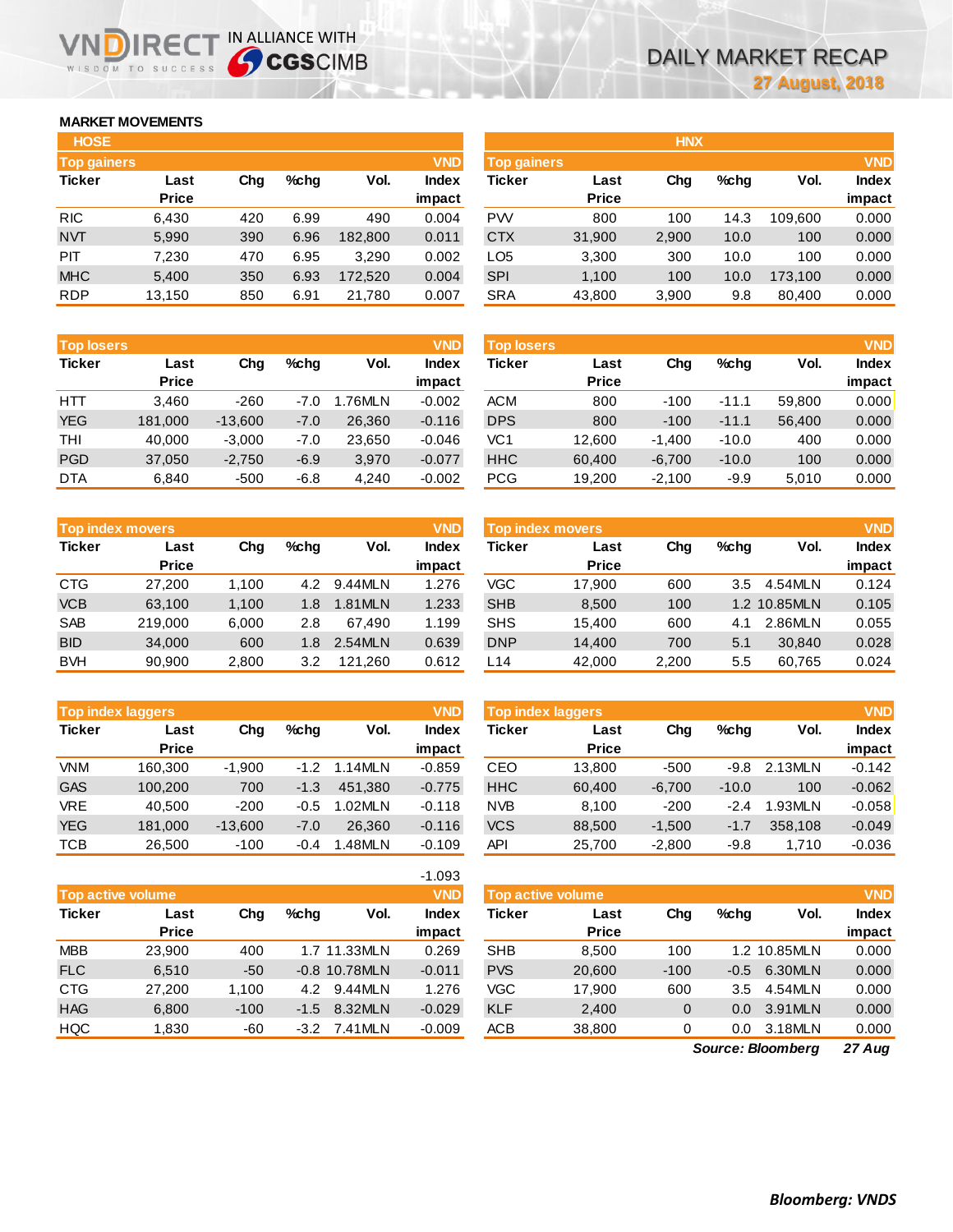### **FOREIGN ACTIVITIES**

WISDOM TO SUCCESS

VIN

**IRECT IN ALLIANCE WITH** 

| <b>Volume (Mn'shs)</b> | <b>HOSE</b> | d/d       | <b>HNX</b> | d/d      | Value (VND'bn)        | <b>HOSE</b> | d/d       | <b>HNX</b> | d/d    |
|------------------------|-------------|-----------|------------|----------|-----------------------|-------------|-----------|------------|--------|
| <b>BUY</b>             | 8.9         | $-32.9%$  | 0.9        | $-72.2%$ | <b>BUY</b>            | 594.3       | $-18.7\%$ | 12.2       | -75.4% |
| % of market            | 4.8%        |           | 1.6%       |          | % of market           | 14.0%       |           | 1.7%       |        |
| <b>SELL</b>            | 10.9        | $-18.8\%$ | 1.2        | 113.8%   | <b>SELL</b>           | 561.7       | $-27.1%$  | 15.9       | 146.1% |
| % of market            | 5.9%        |           | 2.2%       |          | % of market           | 13.2%       |           | 2.2%       |        |
| <b>NET BUY (SELL)</b>  | (2.03)      |           | (0.3)      |          | <b>NET BUY (SELL)</b> | 32.7        |           | (3.7)      |        |

*Source: HSX, HNX*



# **Foreign net buy/sell (30 days) in VND'bn**

| <b>2018 ACCUMULATION</b> |  |
|--------------------------|--|
|                          |  |

| ZVIU AUUUINULATIUN                       |             |           |        |               |                       |           |                |         |               |
|------------------------------------------|-------------|-----------|--------|---------------|-----------------------|-----------|----------------|---------|---------------|
| <b>Volume (MIn'shs)</b>                  | <b>HOSE</b> | % of 2017 |        | HNX % of 2017 | Value (VND'bn)        |           | HOSE % of 2017 |         | HNX % of 2017 |
| <b>BUY</b>                               | 3.247.0     | 91.6%     | 333.1  | 83.1%         | <b>BUY</b>            | 189.054.0 | 111.9%         | 6.195.9 | 74.4%         |
| % of market                              | 9.8%        |           | 3.7%   |               | % of market           | 19.6%     |                | 3.7%    |               |
| <b>SELL</b>                              | 3.014.0     | 92.5%     | 355.4  | 87.3%         | <b>SELL</b>           | 159.418.0 | 110.3%         | 6.914.3 | 80.3%         |
| % of market                              | 9.1%        |           | 3.9%   |               | % of market           | 16.6%     |                | 4.1%    |               |
| <b>NET BUY (SELL)</b><br>SOUTOO' HOY HNY | 233.0       |           | (22.3) |               | <b>NET BUY (SELL)</b> | 29,636    |                | (718.4) |               |

*Source: HSX, HNX*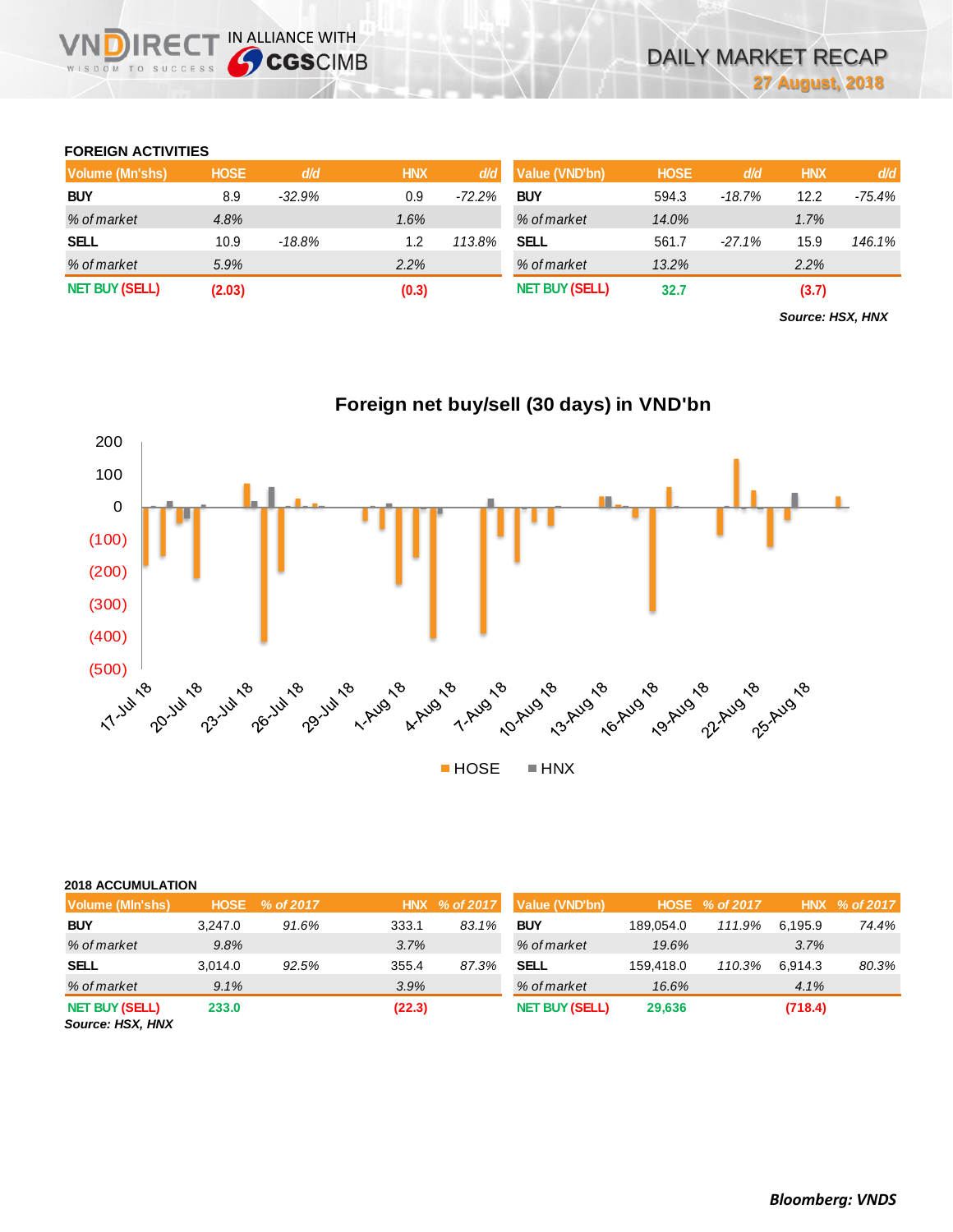### **FOREIGN ACTIVITIES**

WISDOM TO SUCCESS

הו

IRECT IN ALLIANCE WITH

|               |                                      | <b>HOSE</b> |         |       |                 |               |                                      | <b>HNX</b> |         |       |                        |
|---------------|--------------------------------------|-------------|---------|-------|-----------------|---------------|--------------------------------------|------------|---------|-------|------------------------|
|               | <b>Top buy by foreigners (value)</b> |             |         |       | <b>VND'bn</b>   |               | <b>Top buy by foreigners (value)</b> |            |         |       | <b>VND'bn</b>          |
| <b>Ticker</b> | Last<br><b>Price</b>                 | Chg         | %chg    | Value | Index<br>impact | <b>Ticker</b> | Last<br><b>Price</b>                 | Chg        | %chg    | Value | <b>Index</b><br>impact |
| <b>VHM</b>    | 13.800                               | 0           | 0.00    | 127.8 | 0.000           | CEO           | 13,800                               | $-500$     | $-3.50$ | 6.0   | 0.000                  |
| <b>VJC</b>    | 20,600                               | 1,200       | 0.79    | 78.4  | 0.203           | <b>PVS</b>    | 20,600                               | $-100$     | $-0.48$ | 2.2   | 0.000                  |
| <b>VNM</b>    | 38,200                               | $-1,900$    | $-1.17$ | 57.4  | $-0.859$        | <b>DGL</b>    | 38,200                               | 100        | 0.26    | 0.9   | 0.000                  |
| <b>VIC</b>    | 8,500                                | 200         | 0.19    | 55.8  | 0.199           | <b>SHB</b>    | 8,500                                | 100        | 1.19    | 0.9   | 0.000                  |
| <b>VCB</b>    | 45,500                               | 1,100       | 1.77    | 28.4  | 1.233           | <b>NTP</b>    | 45,500                               | 500        | 1.11    | 0.5   | 0.000                  |

| Top sell by foreigners (value) |                      |          |         |       | <b>VND'bn</b>   |            | Top sell by foreigners (value) |        |         |       | <b>VND'bn</b>   |
|--------------------------------|----------------------|----------|---------|-------|-----------------|------------|--------------------------------|--------|---------|-------|-----------------|
| <b>Ticker</b>                  | Last<br><b>Price</b> | Chg      | $%$ chg | Value | Index<br>impact | Ticker     | Last<br><b>Price</b>           | Chg    | %chg    | Value | Index<br>impact |
|                                |                      |          |         |       |                 |            |                                |        |         |       |                 |
| <b>VHM</b>                     | 15.400               | 0        | 0.00    | 146.4 | 0.000           | <b>SHS</b> | 15.400                         | 600    | 4.05    | 9.3   | 0.000           |
| <b>VNM</b>                     | 17,900               | $-1,900$ | $-1.17$ | 92.0  | $-0.859$        | <b>VGC</b> | 17,900                         | 600    | 3.47    | 3.5   | 0.000           |
| <b>VJC</b>                     | 8.500                | 1.200    | 0.79    | 54.5  | 0.203           | <b>SHB</b> | 8.500                          | 100    | 1.19    | 0.9   | 0.000           |
| <b>VIC</b>                     | 20,600               | 200      | 0.19    | 50.1  | 0.199           | <b>PVS</b> | 20,600                         | $-100$ | $-0.48$ | 0.6   | 0.000           |
| <b>MSN</b>                     | 14.400               | 600      | 0.66    | 26.2  | 0.217           | <b>DNP</b> | 14.400                         | 700    | 5.11    | 0.3   | 0.000           |

|               | Top net buy by foreigners (value) |       |         |       | <b>VND'bn</b>   |            | Top net buy by foreigners (value) |        |         |       | <b>VND'bn</b>   |
|---------------|-----------------------------------|-------|---------|-------|-----------------|------------|-----------------------------------|--------|---------|-------|-----------------|
| <b>Ticker</b> | Last<br><b>Price</b>              | Chg   | $%$ chg | Value | Index<br>impact | Ticker     | Last<br><b>Price</b>              | Chg    | $%$ chg | Value | Index<br>impact |
| <b>VCB</b>    | 13.800                            | 1.100 | 1.77    | 26.8  | 1.233           | CEO        | 13.800                            | $-500$ | $-3.50$ | 6.0   | 0.000           |
| <b>VJC</b>    | 20,600                            | 1.200 | 0.79    | 23.9  | 0.203           | <b>PVS</b> | 20,600                            | $-100$ | $-0.48$ | 1.6   | 0.000           |
| <b>PLX</b>    | 38.200                            | 800   | 1.18    | 19.8  | 0.323           | DGL        | 38.200                            | 100    | 0.26    | 0.9   | 0.000           |
| <b>HPG</b>    | 45.500                            | 600   | 1.56    | 14.0  | 0.397           | <b>NTP</b> | 45.500                            | 500    | 1.11    | 0.5   | 0.000           |
| <b>BID</b>    | 11.400                            | 600   | 1.80    | 12.6  | 0.639           | TNG        | 11.400                            | $-200$ | $-1.72$ | 0.4   | 0.000           |

| Top net sell by foreigners (value) |                      |          |         |         | <b>VND'bn</b>   |            | Top net sell by foreigners (value) |        |         |         | <b>VND'bn</b>   |
|------------------------------------|----------------------|----------|---------|---------|-----------------|------------|------------------------------------|--------|---------|---------|-----------------|
| <b>Ticker</b>                      | Last<br><b>Price</b> | Chg      | $%$ chg | Value   | Index<br>impact | Ticker     | Last<br><b>Price</b>               | Chg    | %chg    | Value   | Index<br>impact |
| <b>VNM</b>                         | 15.400               | $-1,900$ | $-1.17$ | $-34.6$ | $-0.859$        | <b>SHS</b> | 15.400                             | 600    | 4.05    | $-9.35$ | 0.000           |
| <b>VHM</b>                         | 17.900               | 0        | 0.00    | $-18.5$ | 0.000           | <b>VGC</b> | 17,900                             | 600    | 3.47    | $-3.47$ | 0.000           |
| <b>GEX</b>                         | 14.400               | $-550$   | $-1.80$ | $-11.1$ | $-0.058$        | <b>DNP</b> | 14.400                             | 700    | 5.11    | $-0.32$ | 0.000           |
| <b>VRE</b>                         | 1,500                | $-200$   | $-0.49$ | $-10.8$ | $-0.118$        | <b>KVC</b> | 1,500                              | $-100$ | $-6.25$ | $-0.15$ | 0.000           |
| <b>DHG</b>                         | 43,800               | $-2,200$ | $-2.29$ | $-10.7$ | $-0.090$        | <b>SRA</b> | 43,800                             | 3,900  | 9.77    | $-0.13$ | 0.000           |

*27-Aug-18*

*Source: Bloomberg, HOSE, HNX*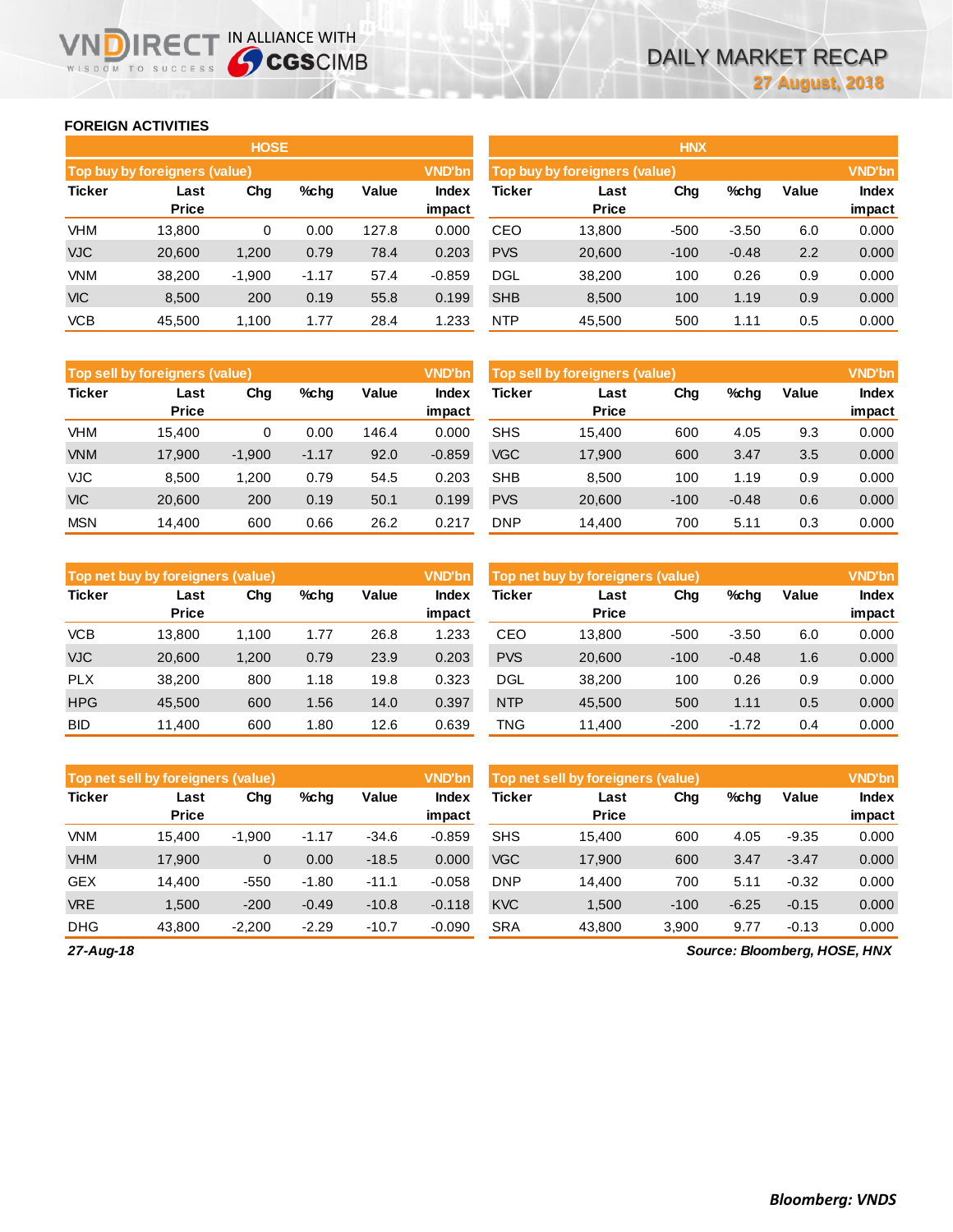## **TOP 60 MARKET CAP STOCKS SNAPSHOT ON HOSE**

Vľ

ה

IRECT IN ALLIANCE WITH

**27 August, 2018**

|                                           |                            |            |                        |                   |                |                                                   |              |            |                                                 |                                  | <b>27 August, 2018</b> |                             |                             |
|-------------------------------------------|----------------------------|------------|------------------------|-------------------|----------------|---------------------------------------------------|--------------|------------|-------------------------------------------------|----------------------------------|------------------------|-----------------------------|-----------------------------|
| TOP 60 MARKET CAP STOCKS SNAPSHOT ON HOSE |                            |            |                        |                   |                |                                                   |              |            |                                                 |                                  |                        |                             |                             |
| No. Ticker                                | <b>Price</b><br><b>VND</b> | 1M         | Price change (%)<br>3M | 6M                | <b>US\$mln</b> | Mkt. Cap Outs. Vol. Float ratio<br><b>MIn'shs</b> | %            |            | Avail. Fil Ave. daily vol.<br>$% (30 days-shs)$ | P/E<br>$\boldsymbol{\mathsf{x}}$ | P/B<br>$\pmb{\chi}$    | <b>ROE</b><br>$\frac{9}{6}$ | <b>ROA</b><br>$\frac{9}{6}$ |
| 1 VIC VM                                  | 104,200                    | $-2.1$     | 17.8                   | 34.8              | 14,276         | 3,192                                             | 57.6         | 21.4       | 1,531,474                                       | 83.0                             | 7.4                    | 10.8                        | 1.7                         |
| 2 VHM VM                                  | 111,500                    | 5.3        | $-5.1$                 | <b>N/A</b>        | 12,826         | 2,680                                             | 100.0        | 33.2       | 417,453                                         | 47.5                             | 3.2                    | <b>N/A</b>                  | <b>N/A</b>                  |
| 3 VNM VM                                  | 160,300                    | $-5.0$     | $-3.4$                 | $-19.9$           | 9,986          | 1,451                                             | 46.2         | 40.9       | 835,820                                         | 26.4                             | 8.9                    | 34.9                        | 28.8                        |
| 4 VCB VM                                  | 63,100                     | 11.7       | 26.2                   | $-13.8$           | 9,745          | 3,598                                             | 22.9         | 9.2        | 2,164,980                                       | 20.1                             | 3.9                    | 20.5                        | 1.2                         |
| 5 GAS VM                                  | 100,200                    | 18.2       | $-4.8$                 | $-11.7$           | 8,233          | 1,914                                             | 4.2          | 45.5       | 539,903                                         | 17.3                             | 4.4                    | 27.4                        | 17.7                        |
| 6 SAB VM                                  | 219,000                    | 5.8        | $-6.4$                 | $-9.3$            | 6,029          | 641                                               | 10.4         | 39.3       | 75,172                                          | 30.9                             | 8.9                    | 31.2                        | 21.9                        |
| 7 BID VM                                  | 34,000                     | 37.1       | 22.7                   | $-10.9$           | 4,990          | 3,419                                             | 4.4          | 27.4       | 3,601,811                                       | 14.5                             | 2.3                    | 16.8                        | 0.7                         |
| 8 CTG VM                                  | 27,200                     | 16.2       | 4.0                    | $-15.3$           | 4,348          | 3,723                                             | 15.8         | 0.0        | 5,977,808                                       | 13.0                             | 1.5                    | 12.2                        | 0.7                         |
| 9 MSN VM                                  | 91,200                     | 12.2       | 9.2                    | $-0.2$            | 4,123          | 1,053                                             | 37.9         | 20.1       | 606,857                                         | 17.0                             | 5.6                    | 32.2                        | 8.8                         |
| 10 TCB VM                                 | 26,500                     | 2.1        | <b>N/A</b>             | <b>N/A</b>        | 3,978          | 3,497                                             | 81.8         | 0.0        | 1,536,649                                       | 8.7                              | 2.0                    | 24.3                        | 3.2                         |
| 11 VJC VM                                 | 153,000                    | 11.3       | 15.1                   | $-8.7$            | 3,557          | 542                                               | 53.2         | 5.4        | 723,823                                         | 16.2                             | 7.8                    | 67.1                        | 19.7                        |
| 12 HPG VM                                 | 38,950                     | 4.4        | 4.7                    | $-14.9$           | 3,551          | 2,124                                             | 55.8         | 10.3       | 5,507,925                                       | 9.3                              | 2.3                    | 30.1                        | 17.6                        |
| 13 PLX VM                                 | 68,800                     | 21.3       | 15.6                   | $-21.7$           | 3,422          | 1,159                                             | 6.3          | 9.1        | 767,905                                         | 21.2                             | 4.3                    | 18.3                        | 6.0                         |
| 14 VREVM                                  | 40,500                     | 3.3        | $-1.0$                 | $-26.2$           | 3,305          | 1,901                                             | 100.0        | 17.4       | 1,326,111                                       | 51.2                             | 3.0                    | 5.7                         | 5.6                         |
| 15 BVHVM                                  | 90,900                     | 23.0       | 5.7                    | 5.5               | 2,735          | 701                                               | 31.2         | 24.2       | 140,634                                         | 50.1                             | 4.2                    | 8.5                         | 1.3                         |
| 16 VPB VM                                 | 25,300                     | $-4.2$     | 4.0                    | $-26.4$           | 2,632          | 2,423                                             | 75.8         | 0.0        | 5,109,925                                       | 9.5                              | 2.2                    | 26.9                        | 2.5                         |
| 17 NVL VM                                 | 65,100                     | 6.7        | 25.2                   | 1.3               | 2,536          | 907                                               | 31.1         | 40.4       | 655,035                                         | 25.7                             | 4.2                    | 18.7                        | 4.7                         |
| 18 MBB VM                                 | 23,900                     | 3.9        | 0.9                    | $-13.3$           | 2,217          | 2,160                                             | 61.2         | 0.0        | 5,994,549                                       | 11.3                             | 1.7                    | 16.3                        | 1.5                         |
| 19 MWG VM                                 | 123,400                    | 8.4        | 12.2                   | $-2.1$            | 1,710          | 323                                               | 85.7         | 0.0        | 602,276                                         | 14.6                             | 5.3                    | 43.9                        | 13.7                        |
| 20 HDB VM                                 | 36,000                     | 7.8        | 2.1                    | $-19.1$           | 1,516          | 981                                               | 100.0        | 2.9        | 1,454,333                                       | 18.3                             | 2.5                    | 14.9                        | 1.0                         |
| 21 FPT VM                                 | 44,400                     | 2.5        | $-9.2$                 | $-14.6$           | 1,169          | 614                                               | 81.7         | 0.0        | 1,059,402                                       | 8.7                              | 2.3                    | 28.6                        | 11.4                        |
| 22 ROS VM                                 | 41,500                     | $-2.4$     | $-32.2$                | $-65.5$           | 1,011          | 568                                               | 27.0         | 46.7       | 873,535                                         | 28.4                             | 4.1                    | 14.7                        | 8.4                         |
| 23 STB VM                                 | 11,400                     | 1.8        | $-2.1$                 | $-29.4$           | 883            | 1,804                                             | 94.0         | 13.5       | 4,832,197                                       | 13.8                             | 0.9                    | 6.4                         | 0.4                         |
| 24 BHN VM                                 | 81,600                     | $-2.9$     | $-24.4$                | $-44.6$           | 812            | 232                                               | 0.9          | 31.4       | 1,149                                           | 29.4                             | 5.0                    | 17.3                        | 6.7                         |
| 25 TPB VM<br>26 EIB VM                    | 26,700                     | 0.4<br>0.0 | $-7.9$<br>$-4.8$       | <b>N/A</b>        | 763            | 666                                               | 95.3         | 0.0        | 219,198                                         | 15.6                             | 2.3<br>1.1             | 15.9<br>8.6                 | 0.8                         |
| 27 PNJ VM                                 | 14,000                     | 10.2       | $-11.2$                | $-10.8$<br>$-7.4$ | 739<br>717     | 1,229<br>162                                      | 83.8<br>64.1 | 0.0<br>0.0 | 182,506<br>487,276                              | 14.0<br>20.2                     | 3.4                    | 34.4                        | 0.9<br>20.0                 |
| 28 SSIVM                                  | 103,000<br>30,850          | 10.6       | 4.6                    | $-12.6$           | 662            | 500                                               | 76.7         | 45.0       | 3,614,489                                       | 11.9                             | 1.7                    | 14.4                        | 6.9                         |
| 29 HNG VM                                 | 15,950                     | $-2.4$     | 97.2                   | 152.8             | 607            | 887                                               | 44.7         | 56.2       | 3,688,288                                       | <b>N/A</b>                       | 1.3                    | $-3.9$                      | $-1.3$                      |
| 30 CTD VM                                 | 161,800                    | 10.1       | 32.6                   | $-12.1$           | 544            | 78                                                | 87.0         | 6.4        | 172,899                                         | 7.9                              | 1.7                    | 22.5                        | 11.8                        |
| 31 DHG VM                                 | 93,800                     | $-6.0$     | $-6.2$                 | $-11.2$           | 526            | 131                                               | 31.9         | 53.7       | 204,771                                         | 23.2                             | 4.2                    | 18.4                        | 14.1                        |
| 32 GEX VM                                 | 29,950                     | 4.5        | 12.3                   | 12.7              | 523            | 407                                               | 73.6         | 37.7       | 2,894,066                                       | 11.9                             | 2.2                    | 22.3                        | 6.9                         |
| 33 KDH VM                                 | 30,350                     | $-1.8$     | $-9.7$                 | $-7.8$            | 505            | 388                                               | 76.5         | 4.6        | 157,438                                         | 19.6                             | 1.8                    | 10.0                        | 6.0                         |
| 34 REE VM                                 | 36,400                     | 7.1        | 12.0                   | $-8.9$            | 484            | 310                                               | 84.4         | 0.0        | 597,253                                         | 6.8                              | 1.3                    | 20.9                        | 12.5                        |
| 35 TCH VM                                 | 28,400                     | 13.1       | 3.5                    | 36.2              | 431            | 353                                               | 50.0         | 45.2       | 1,371,680                                       | 26.3                             | 2.2                    | 8.5                         | 7.8                         |
| 36 VCIVM                                  | 60,500                     | 11.6       | $-10.8$                | $-1.6$            | 421            | 162                                               | 65.0         | 7.7        | 96,407                                          | 14.1                             | 3.2                    | 30.5                        | 13.9                        |
| 37 SBT VM                                 | 19,300                     | 18.0       | 26.1                   | 6.6               | 410            | 495                                               | 47.1         | 92.0       | 2,941,049                                       | 18.3                             | 1.5                    | 11.1                        | 4.2                         |
| 38 DXG VM                                 | 27,800                     | 5.3        | $-1.1$                 | $-2.7$            | 409            | 342                                               | 70.0         | 3.5        | 2,939,916                                       | 9.7                              | 2.3                    | 26.2                        | 9.5                         |
| 39 SCS VM                                 | 169,900                    | ΝA         | <b>N/A</b>             | ΝA                | 365            | 50                                                | 99.1         | 33.6       | N/A                                             | 26.1                             | 10.1                   | 40.8                        | 35.2                        |
| 40 HCM VM                                 | 61,300                     | 13.5       | $-1.6$                 | $-22.0$           | 341            | 130                                               | 66.5         | 39.3       | 304,915                                         | 10.0                             | 2.7                    | 29.3                        | 16.8                        |
| 41 GMD VM                                 | 27,000                     | 10.4       | 5.9                    | $-26.0$           | 334            | 288                                               | 59.6         | 0.0        | 602,392                                         | 4.3                              | 1.3                    | 30.1                        | 18.3                        |
| 42 NT2 VM                                 | 26,400                     | $-0.8$     | $-2.6$                 | $-17.5$           | 326            | 288                                               | 32.1         | 27.4       | 177,188                                         | 9.1                              | 2.1                    | 19.5                        | 8.5                         |
| 43 PAN VM                                 | 58,200                     | 7.8        | $-2.8$                 | $-5.4$            | 300            | 120                                               | 60.0         | 59.4       | 40,220                                          | 15.5                             | 2.6                    | 16.0                        | 6.8                         |
| 44 PDR VM                                 | 26,200                     | 0.0        | $-12.7$                | $-13.6$           | 300            | 266                                               | 37.8         | 42.0       | 993,620                                         | 13.3                             | 2.3                    | 19.4                        | 5.4                         |
| 45 DPM VM                                 | 17,500                     | $-1.7$     | 2.3                    | $-26.8$           | 294            | 391                                               | 40.2         | 28.8       | 582,261                                         | 12.1                             | 0.9                    | 8.0                         | $5.9\,$                     |
| 46 VPIVM                                  | 42,050                     | $-0.1$     | <b>N/A</b>             | <b>N/A</b>        | 289            | 160                                               | 100.0        | 38.8       | 191,984                                         | 9.8                              | 3.6                    | 38.8                        | 13.1                        |
| 47 VHC VM                                 | 72,700                     | 4.9        | 39.0                   | 41.2              | 288            | 92                                                | 38.5         | 60.4       | 144,483                                         | 8.4                              | 2.1                    | 27.2                        | 15.0                        |
| 48 CII VM                                 | 26,800                     | 7.2        | $-9.5$                 | $-24.9$           | 282            | 245                                               | 88.1         | 14.1       | 472,429                                         | <b>N/A</b>                       | 1.3                    | $-0.3$                      | $-0.1$                      |
| 49 NLG VM                                 | 30,300                     | 1.3        | 8.7                    | 3.7               | 273            | 210                                               | 63.3         | 0.0        | 384,583                                         | 13.3                             | 1.7                    | 13.3                        | 5.5                         |
| 50 HAG VM                                 | 6,800                      | $-4.1$     | 43.2                   | 6.3               | 271            | 927                                               | 63.8         | 40.4       | 12,487,390                                      | <b>N/A</b>                       | 0.5                    | $-4.4$                      | $-1.2$                      |
| 51 KDC VM                                 | 29,900                     | $-12.1$    | $-13.1$                | $-30.5$           | 264            | 206                                               | 41.7         | 28.7       | 100,512                                         | <b>N/A</b>                       | 1.0                    | $-1.0$                      | $-0.5$                      |
| 52 PPC VM                                 | 18,300                     | $-2.9$     | 0.0                    | $-9.0$            | 252            | 321                                               | 24.7         | 33.7       | 197,167                                         | 6.0                              | 1.0                    | 17.3                        | 11.5                        |
| 53 KBC VM                                 | 12,450                     | 4.6        | $-0.8$                 | $-3.9$            | 251            | 470                                               | 75.4         | 31.6       | 2,000,774                                       | 13.3                             | 0.7                    | 5.3                         | 2.9                         |
| 54 PVD VM                                 | 15,200                     | 17.4       | 9.0                    | $-30.9$           | 250            | 383                                               | 49.4         | 29.7       | 3,046,160                                       | <b>N/A</b>                       | 0.4                    | $-0.1$                      | 0.0                         |
| 55 YEG VM                                 | 181,000                    | $-16.8$    | N/A                    | <b>N/A</b>        | 243            | 31                                                | 100.0        | 0.0        | 7,198                                           | 73.2                             | 14.1                   | 29.0                        | 11.6                        |
| 56 DCM VM                                 | 10,300                     | $-0.5$     | $-3.7$                 | $-16.3$           | 234            | 529                                               | 24.4         | 45.0       | 503,842                                         | 13.0                             | 0.8                    | 6.6                         | 3.8                         |
| 57 LGC VM                                 | 27,000                     | 0.0        | 27.4                   | 29.5              | 224            | 193                                               | <b>N/A</b>   | 4.0        | 12                                              | 31.4                             | 2.0                    | 6.7                         | 1.8                         |
| 58 PME VM                                 | 68,300                     | $-8.3$     | $-4.8$                 | $-5.8$            | 220            | 75                                                | 99.0         | 0.0        | 13,043                                          | 15.8                             | 3.2                    | 19.3                        | 16.0                        |
| 59 FRT VM                                 | 74,700                     | 1.1        | $-20.2$                | <b>N/A</b>        | 218            | 68                                                | 92.4         | 1.7        | 12,093                                          | 18.1                             | 6.4                    | 42.9                        | 6.8                         |
| 60 HT1 VM                                 | 13,200                     | 11.9       | 4.8                    | $-12.0$           | 216            | 382                                               | 20.0         | 43.4       | 215,477                                         | 8.6                              | 0.9                    | 10.9                        | 5.2                         |